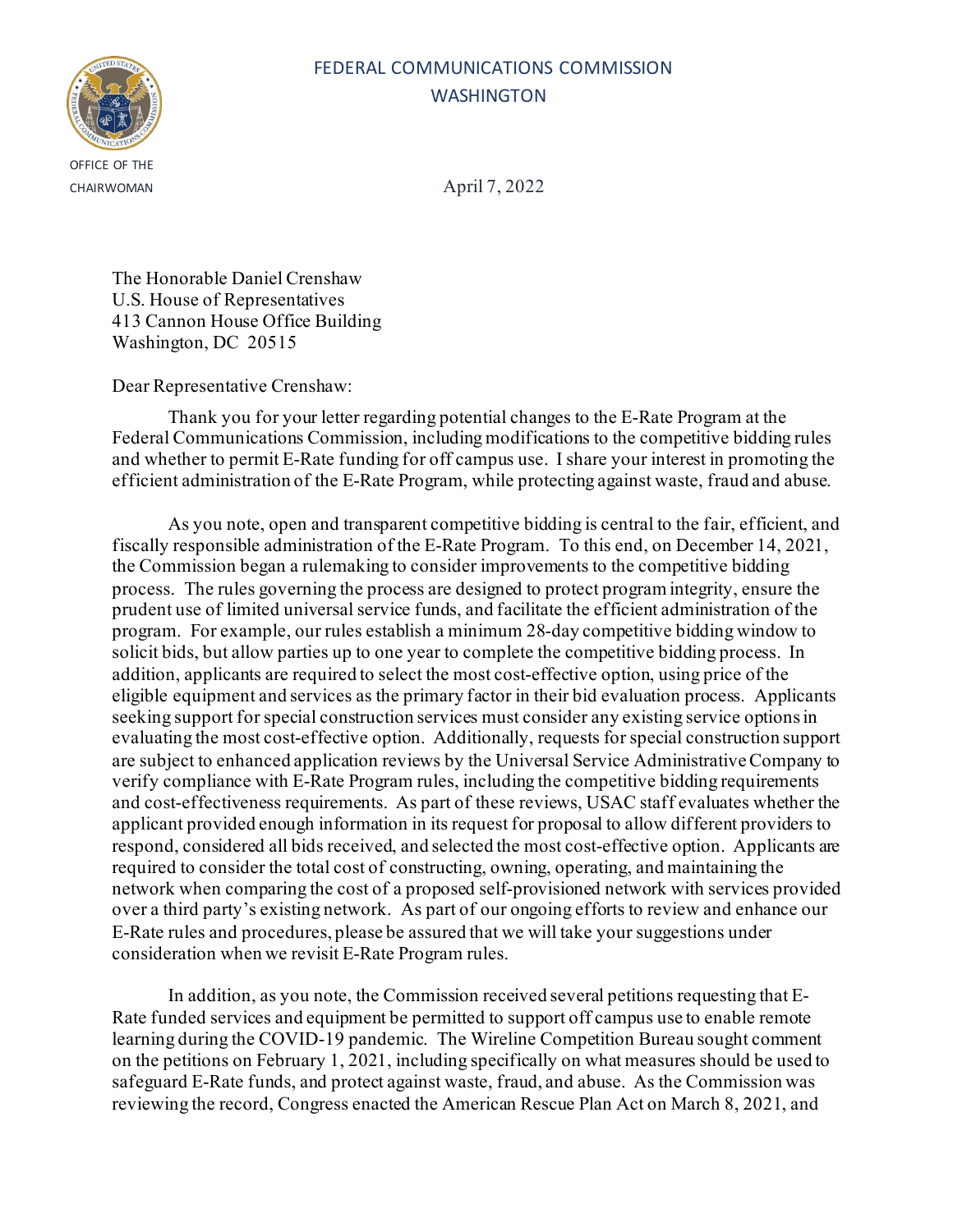Please let me know if I can be of further assistance.

JWMM Remminive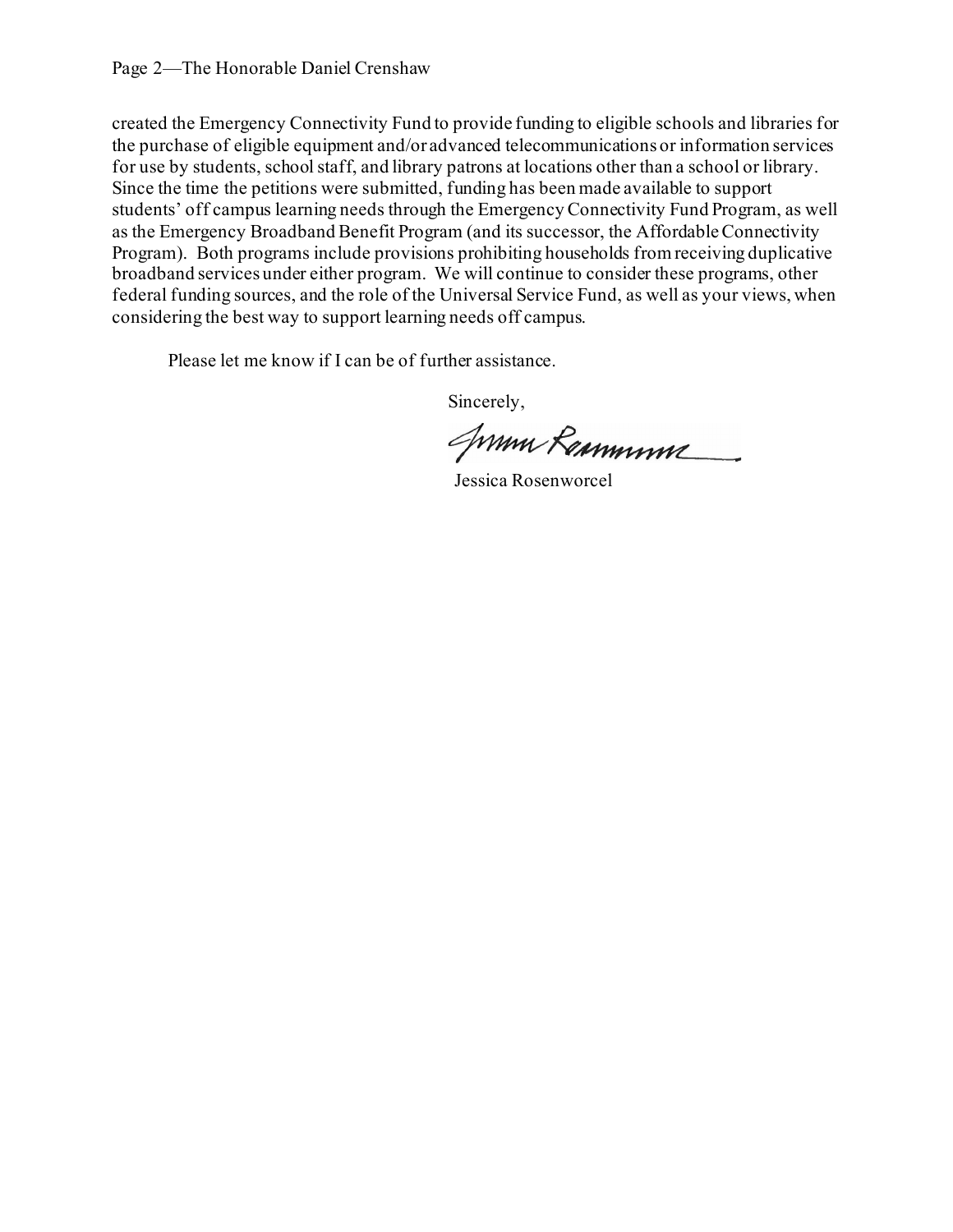

CHAIRWOMAN April 7, 2022

The Honorable John R. Curtis U.S. House of Representatives 2400 Rayburn House Office Building Washington, DC 20515

### Dear Representative Curtis:

Thank you for your letter regarding potential changes to the E-Rate Program at the Federal Communications Commission, including modifications to the competitive bidding rules and whether to permit E-Rate funding for off campus use. I share your interest in promoting the efficient administration of the E-Rate Program, while protecting against waste, fraud and abuse.

As you note, open and transparent competitive bidding is central to the fair, efficient, and fiscally responsible administration of the E-Rate Program. To this end, on December 14, 2021, the Commission began a rulemaking to consider improvements to the competitive bidding process. The rules governing the process are designed to protect program integrity, ensure the prudent use of limited universal service funds, and facilitate the efficient administration of the program. For example, our rules establish a minimum 28-day competitive bidding window to solicit bids, but allow parties up to one year to complete the competitive bidding process. In addition, applicants are required to select the most cost-effective option, using price of the eligible equipment and services as the primary factor in their bid evaluation process. Applicants seeking support for special construction services must consider any existing service options in evaluating the most cost-effective option. Additionally, requests for special construction support are subject to enhanced application reviews by the Universal Service Administrative Company to verify compliance with E-Rate Program rules, including the competitive bidding requirements and cost-effectiveness requirements. As part of these reviews, USAC staff evaluates whether the applicant provided enough information in its request for proposal to allow different providers to respond, considered all bids received, and selected the most cost-effective option. Applicants are required to consider the total cost of constructing, owning, operating, and maintaining the network when comparing the cost of a proposed self-provisioned network with services provided over a third party's existing network. As part of our ongoing efforts to review and enhance our E-Rate rules and procedures, please be assured that we will take your suggestions under consideration when we revisit E-Rate Program rules.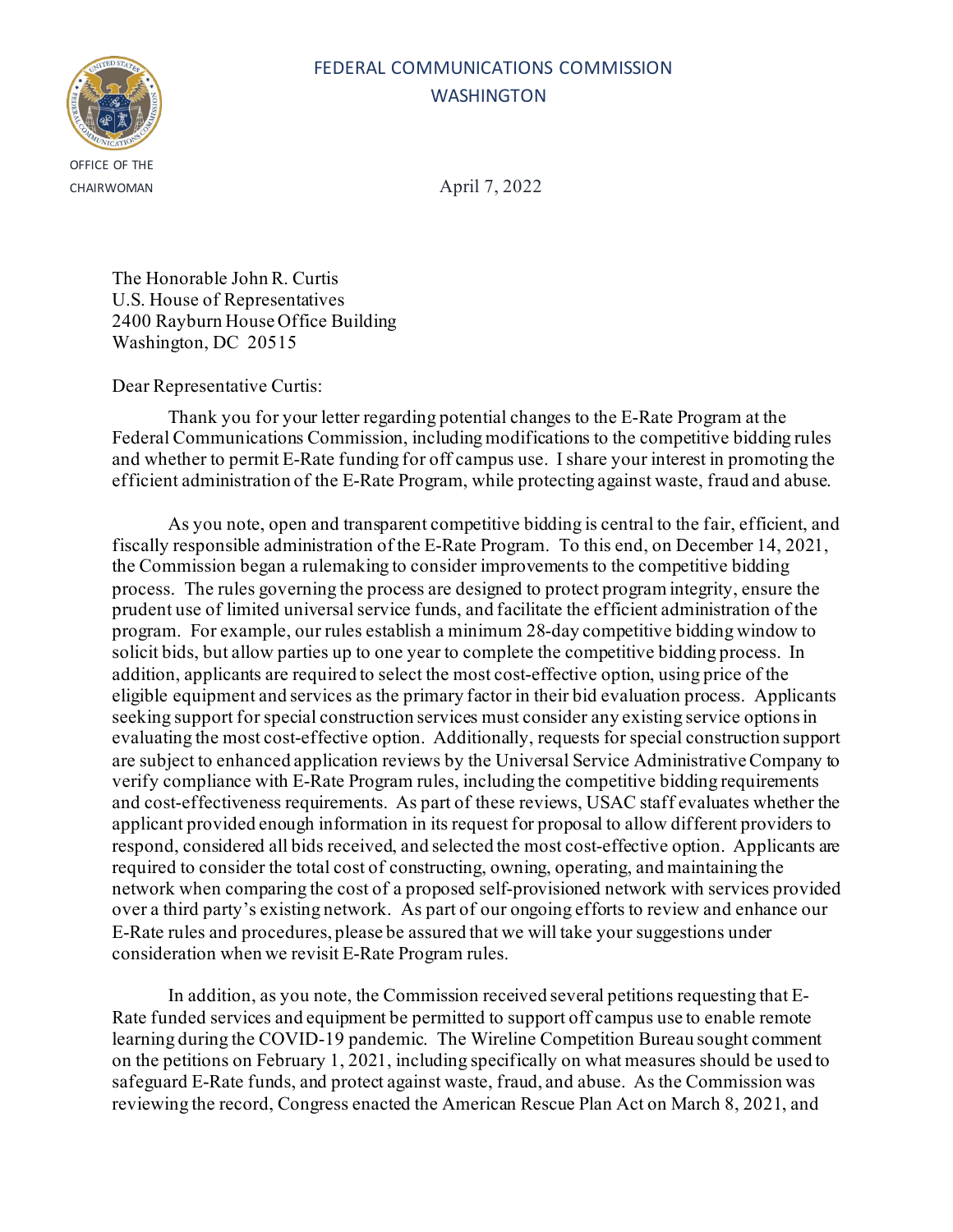Please let me know if I can be of further assistance.

JWMM Rammmme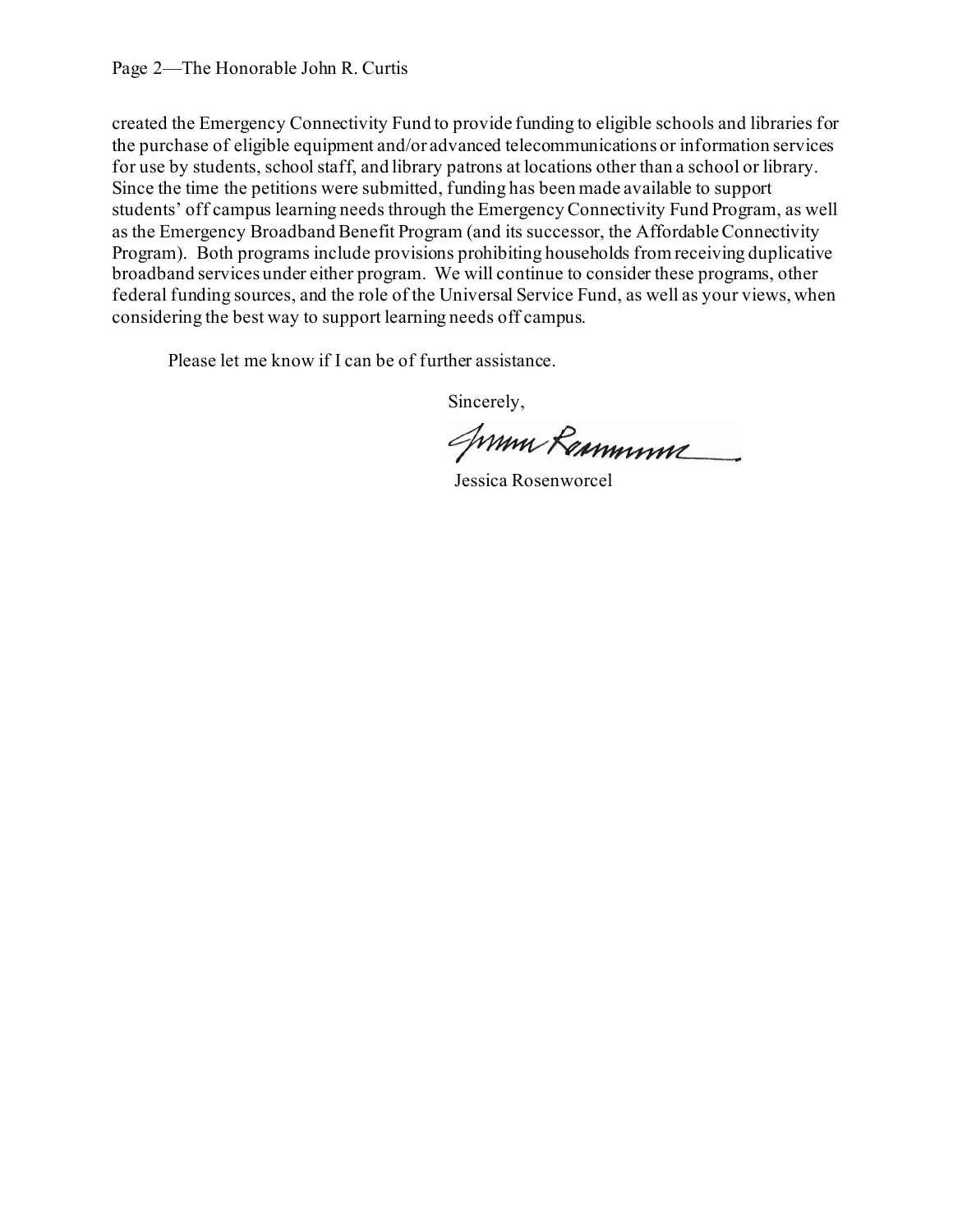

CHAIRWOMAN April 7, 2022

The Honorable Debbie Lesko U.S. House of Representatives 1214 Longworth House Office Building Washington, DC 20515

### Dear Representative Lesko:

Thank you for your letter regarding potential changes to the E-Rate Program at the Federal Communications Commission, including modifications to the competitive bidding rules and whether to permit E-Rate funding for off campus use. I share your interest in promoting the efficient administration of the E-Rate Program, while protecting against waste, fraud and abuse.

As you note, open and transparent competitive bidding is central to the fair, efficient, and fiscally responsible administration of the E-Rate Program. To this end, on December 14, 2021, the Commission began a rulemaking to consider improvements to the competitive bidding process. The rules governing the process are designed to protect program integrity, ensure the prudent use of limited universal service funds, and facilitate the efficient administration of the program. For example, our rules establish a minimum 28-day competitive bidding window to solicit bids, but allow parties up to one year to complete the competitive bidding process. In addition, applicants are required to select the most cost-effective option, using price of the eligible equipment and services as the primary factor in their bid evaluation process. Applicants seeking support for special construction services must consider any existing service options in evaluating the most cost-effective option. Additionally, requests for special construction support are subject to enhanced application reviews by the Universal Service Administrative Company to verify compliance with E-Rate Program rules, including the competitive bidding requirements and cost-effectiveness requirements. As part of these reviews, USAC staff evaluates whether the applicant provided enough information in its request for proposal to allow different providers to respond, considered all bids received, and selected the most cost-effective option. Applicants are required to consider the total cost of constructing, owning, operating, and maintaining the network when comparing the cost of a proposed self-provisioned network with services provided over a third party's existing network. As part of our ongoing efforts to review and enhance our E-Rate rules and procedures, please be assured that we will take your suggestions under consideration when we revisit E-Rate Program rules.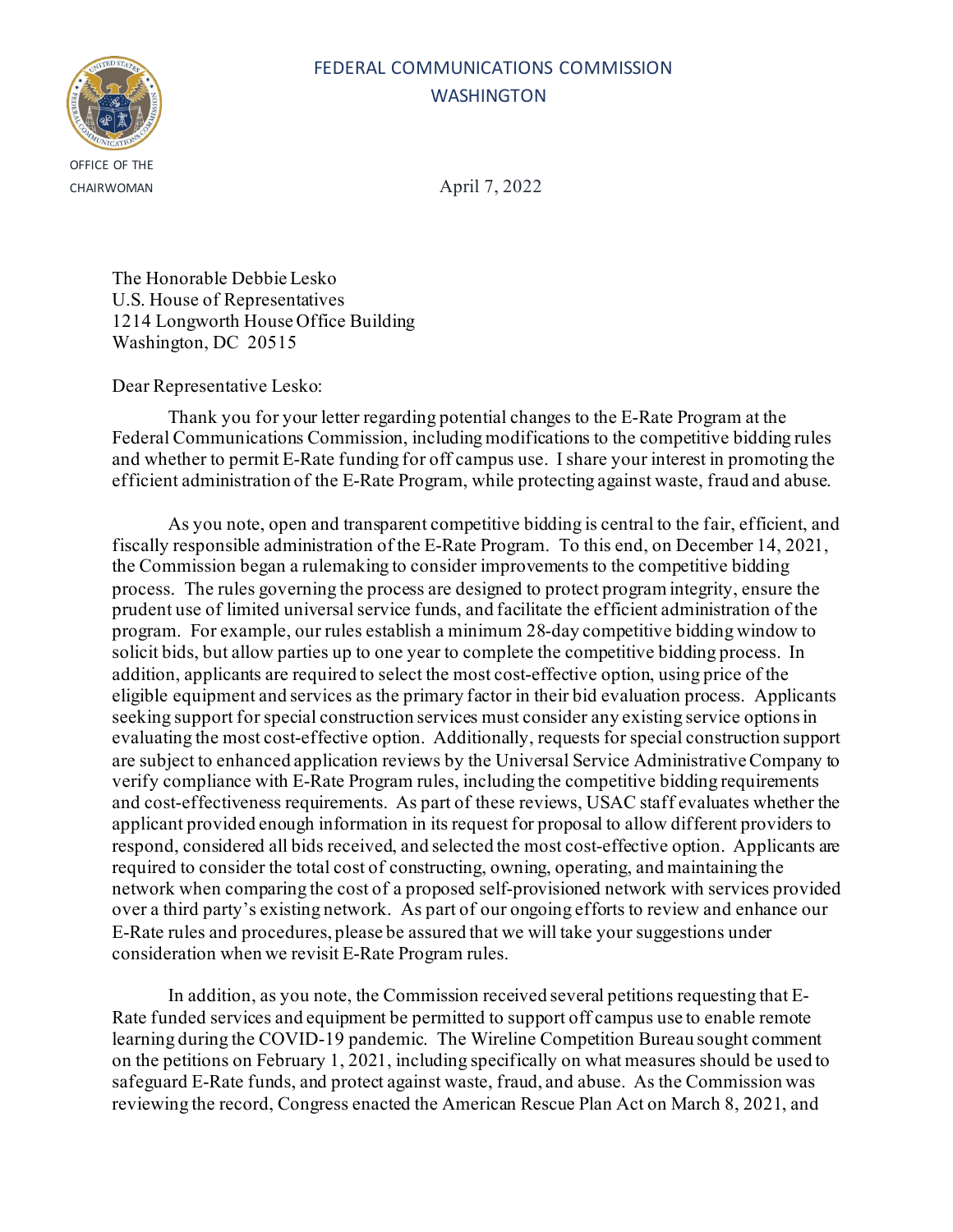Please let me know if I can be of further assistance.

JWMM Remminive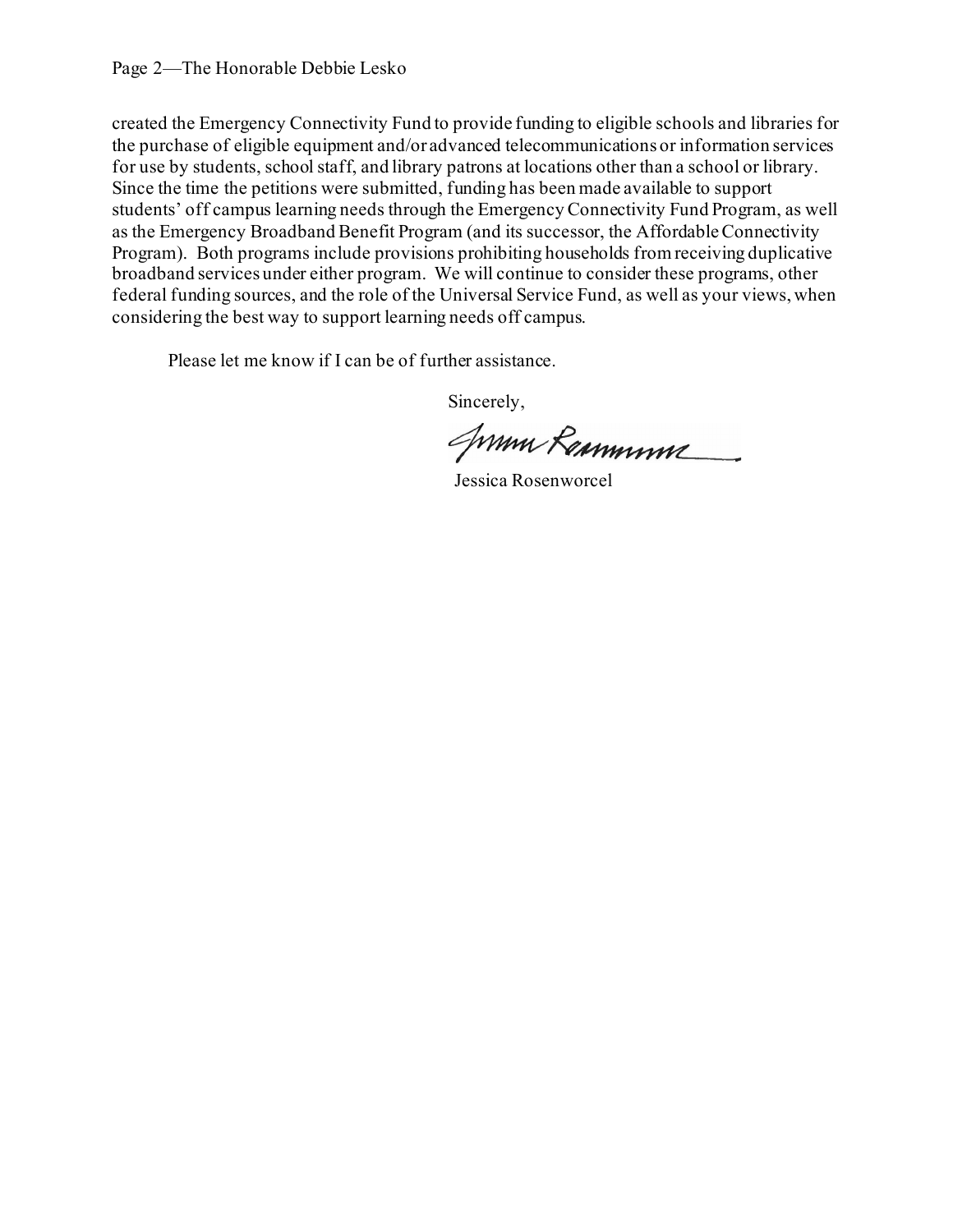

CHAIRWOMAN April 7, 2022

The Honorable Tim Walberg U.S. House of Representatives 2266 Rayburn House Office Building Washington, DC 20515

Dear Representative Walberg:

Thank you for your letter regarding potential changes to the E-Rate Program at the Federal Communications Commission, including modifications to the competitive bidding rules and whether to permit E-Rate funding for off campus use. I share your interest in promoting the efficient administration of the E-Rate Program, while protecting against waste, fraud and abuse.

As you note, open and transparent competitive bidding is central to the fair, efficient, and fiscally responsible administration of the E-Rate Program. To this end, on December 14, 2021, the Commission began a rulemaking to consider improvements to the competitive bidding process. The rules governing the process are designed to protect program integrity, ensure the prudent use of limited universal service funds, and facilitate the efficient administration of the program. For example, our rules establish a minimum 28-day competitive bidding window to solicit bids, but allow parties up to one year to complete the competitive bidding process. In addition, applicants are required to select the most cost-effective option, using price of the eligible equipment and services as the primary factor in their bid evaluation process. Applicants seeking support for special construction services must consider any existing service options in evaluating the most cost-effective option. Additionally, requests for special construction support are subject to enhanced application reviews by the Universal Service Administrative Company to verify compliance with E-Rate Program rules, including the competitive bidding requirements and cost-effectiveness requirements. As part of these reviews, USAC staff evaluates whether the applicant provided enough information in its request for proposal to allow different providers to respond, considered all bids received, and selected the most cost-effective option. Applicants are required to consider the total cost of constructing, owning, operating, and maintaining the network when comparing the cost of a proposed self-provisioned network with services provided over a third party's existing network. As part of our ongoing efforts to review and enhance our E-Rate rules and procedures, please be assured that we will take your suggestions under consideration when we revisit E-Rate Program rules.